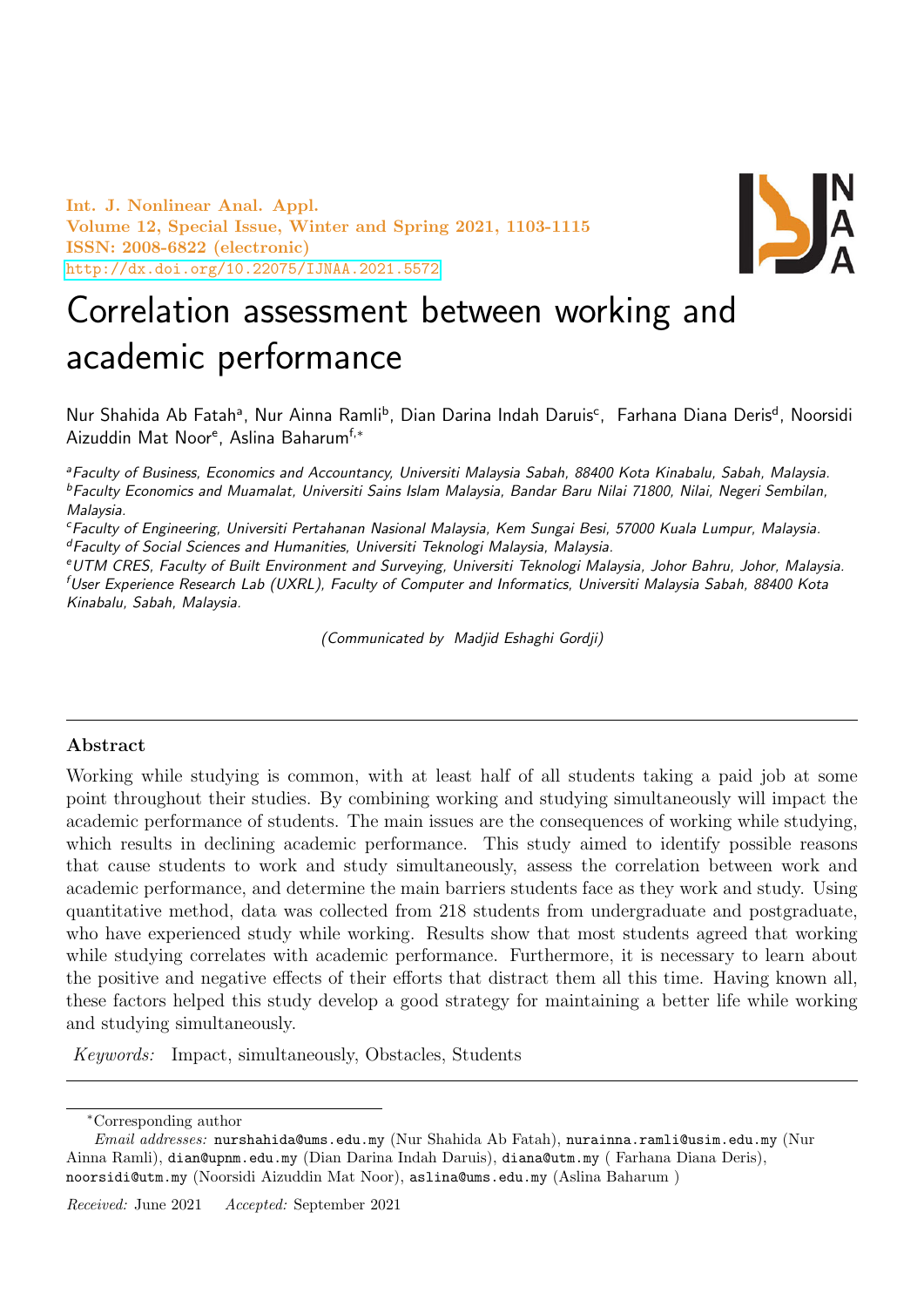#### 1. Introduction

Working and studying while studying in college can be rewarding and exhausting. The number of college students working and studying at the same time has increased significantly in recent years. In recent years, the cost of education financing has increased so much that combining work and study is necessary for many students [\[9\]](#page-11-0). Furthermore, when paid employment is related to a student's vocational employment, it is very beneficial to aid academic knowledge and career prospects. However, semester-paid employment can also adversely affect students and their studies. Hours of work can impair students' academic activities [\[17\]](#page-11-1). In response to the increase in work -while -study among university students, this study expanded the questionnaire to identify possible causes, to access correlations between students 'work and academic performance, and to find out key barriers faced by University students as they work and study at the same time. While the research topic is nothing new, the scope of this topic is new because it focuses on students who have jobs.

As the trend of working and studying simultaneously among college students is increasing, it is important to conduct research studies among university students to determine the real factors that motivate students to work and study at the same time [\[20\]](#page-12-0). More importantly, they must learn about the beneficial outcomes of their efforts and the negative outcomes that can distract them over the years [\[6\]](#page-11-2). This paper presents an assessment of the correlation between job and academic performance. Having studied all these variables, this study was able to design appropriate techniques for living a better life while working and studying simultaneously.

#### 2. Related works

Pregoner et al. [\[18\]](#page-11-3) stated that research about working students is widely undertaken in different countries. Tumin and Faizuddin [\[30\]](#page-12-1) reported that students engaged in working while studying appeared to comprehend the significance and consequences of doing so. The main reasons for working while studying are financial assistance, self-development, and the desire to gain real-world work experience for their future. According to [\[33\]](#page-12-2), it was found that a significant percentage range of students was reported to work while studying, with the main purpose of attaining financial stability and developing needed skills for future long term employment in the students' subject field.

A self-motivated and well-organised student may find it easier to balance work and studies, but someone who has to concentrate on doing well in school may find it too challenging to have a job and study simultaneously [\[26\]](#page-12-3). According to research carried out by [\[10\]](#page-11-4) and [\[23\]](#page-12-4), students participating in working while studying are most likely to be influenced by friends. Wadood [\[32\]](#page-12-5) reported that to guarantee the future and provide financial support for families, students started small businesses. The findings by [\[25\]](#page-12-6) highlighted that despite the availability of student loans, students from low-income households were more reliant on having a job for supplementary financial support.

Nurwulan and Selamaj [\[16\]](#page-11-5) stated that the impacts of working while studying on university students' academic performance are uncertain since there are positive, negative, and neutral effects. According to [\[17\]](#page-11-1), working in jobs relevant to the student's major could serve as a stepping stone to boost student's career success without significantly affecting academic achievement. The outcome for those who have worked in a job that is unrelated to their field of study depends on the work intensity. Students that were engaged in working also gained new knowledge and skills such as communication skills [\[27\]](#page-12-7). A study carried out by [\[1\]](#page-11-6) concluded that working students have good time management skills for organising and balancing work and studies. Svegeboe Lindholm and Vennberg [\[24\]](#page-12-8) stated that working as a student can provide practical experience that is just as important as education. The research conducted by [\[19\]](#page-11-7) demonstrated that there are no significant differences in the tendency to feel the flow and any measures of well-being, burnout, or academic accomplishment, between working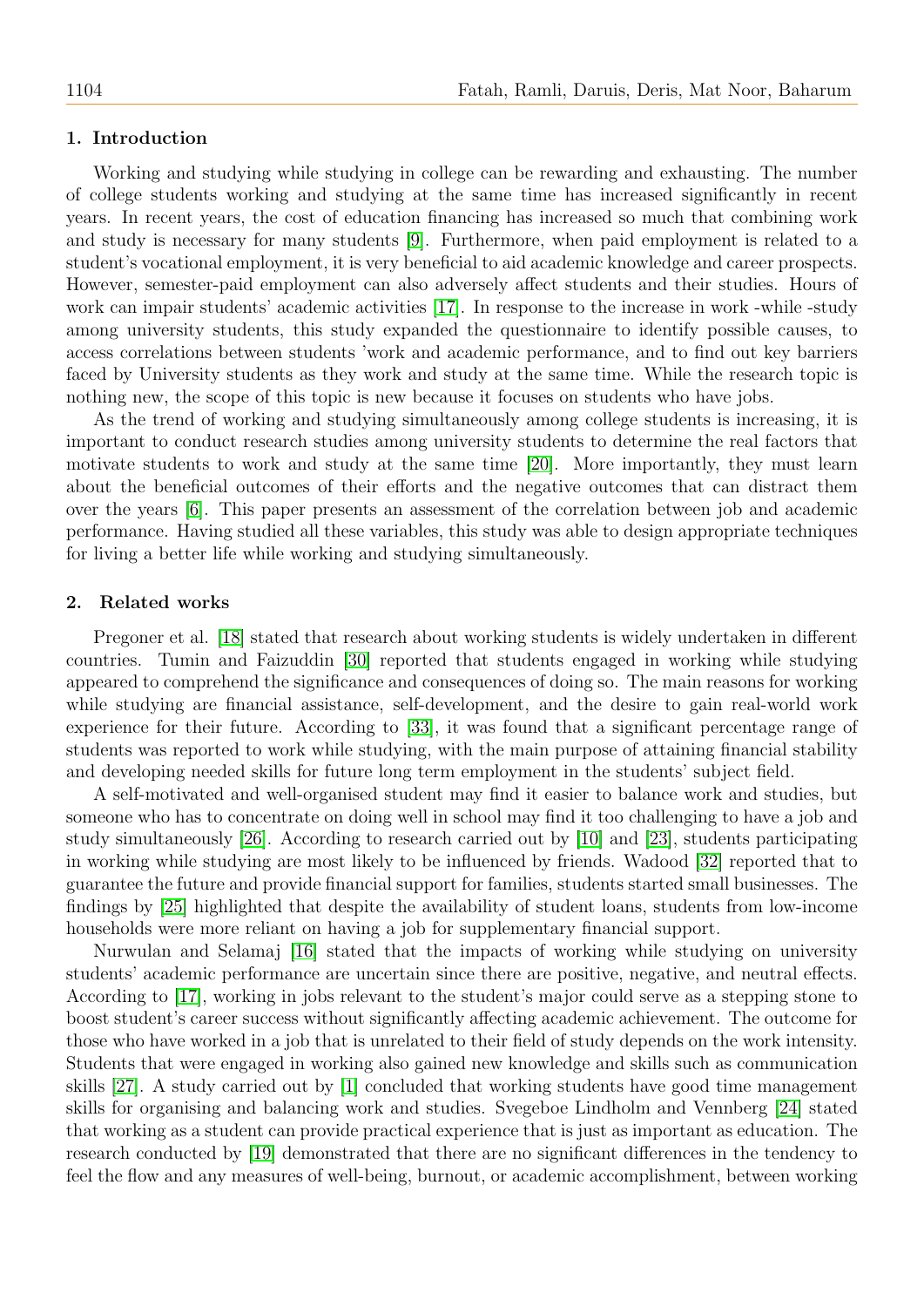non-working students. Students with and without work fairly have similar academic achievements. This shows that working while attending university has no negative implications, at least in the study's sample. However, according to [\[5\]](#page-11-8), working students experience more exhaustion and stress than those students who do not work. In addition, [\[15\]](#page-11-9) stated that students who have long working hours impact their stress level. Many students working longer hours cut down on study time and were too exhausted to focus on their academics [\[2\]](#page-11-10).

From the research conducted by [\[21\]](#page-12-9), having a related job to the field of study is most positively beneficial to the students rather than having a non-related job. Paolo and Matano [\[17\]](#page-11-1) highlighted that working in a job that is related to the field of study is most likely to have a higher employability chance. Zhang and Yang [\[33\]](#page-12-2) stated that although researchers recommended university students to take a major-related job because of future career benefits, taking a non-related job has no significant effect in getting employed in the field of study.

Zhang and Yang [\[33\]](#page-12-2) stated that the working hour is crucial in determining how work affects students' academic performance. According to research carried out by [\[29\]](#page-12-10), the outcome of their research is mostly determined by the amount of time the students devote to their academics. Working students will achieve good results if more time is devoted to studying and will achieve poor results if more time is devoted to working. According to the research conducted by [\[4\]](#page-11-11), the total hours working and academic performance have a significant negative correlation because students will have less time for their studies if more time spent at work, and this circumstance will undoubtedly have a negative effect on academic performance of university students in Ghana. However, the research's findings by [\[8\]](#page-11-12) revealed that there was no significant relationship between hours worked and hours spent on academics, implying that despite the fact that students work various hours, there was no evidence that longer working hours resulted in fewer or more hours spent on academics. Therefore, [\[11\]](#page-11-13) stated that balanced time management is the main criteria needed for a working student since poor time management would lead to low academic performance.

According to the study conducted by [\[1\]](#page-11-6), the majority of students in the study stated that the students try to balance their responsibilities at work and as students. When students reach the fatigue level, the students' academic performance begins to deteriorate. In the research, [\[23\]](#page-12-4) reported that the students who experienced having a job while studying showed higher stress levels than those who did not work. The outcome of research by [\[22\]](#page-12-11) showed that more than half of working students from the research mentioned stress symptoms such as lack of appetite or overeating, distractions, difficulty making decisions, or feelings of restless and worries. Based on [\[14\]](#page-11-14) research findings, almost half of the respondents reported that maintaining a healthy eating habit was challenging as working students tended to skip meals due to the difficulty of finding time to eat.

## 3. Methodology

Quantitative method was used, and targeted students who attending public and private universities in Malaysia, whether undergraduate, postgraduate or taking a diploma. The research is also not limited to students with experience in working while studying at the same time. If they do not have experience working while studying, they are to give their opinions on the concept of working and studying at the same time. This research constructed the survey form adapted from [\[7\]](#page-11-15) using Google Form for three weeks.

Participants were chosen randomly based on their willingness to participate in the survey. The surveys were mainly distributed via social media platforms such as WhatsApp, Facebook, Instagram and Telegram. Most questions in the survey are close-ended, as stated by [\[31\]](#page-12-12) that respondents restricted themselves with apparent ease to the alternatives offered on the close-ended forms. In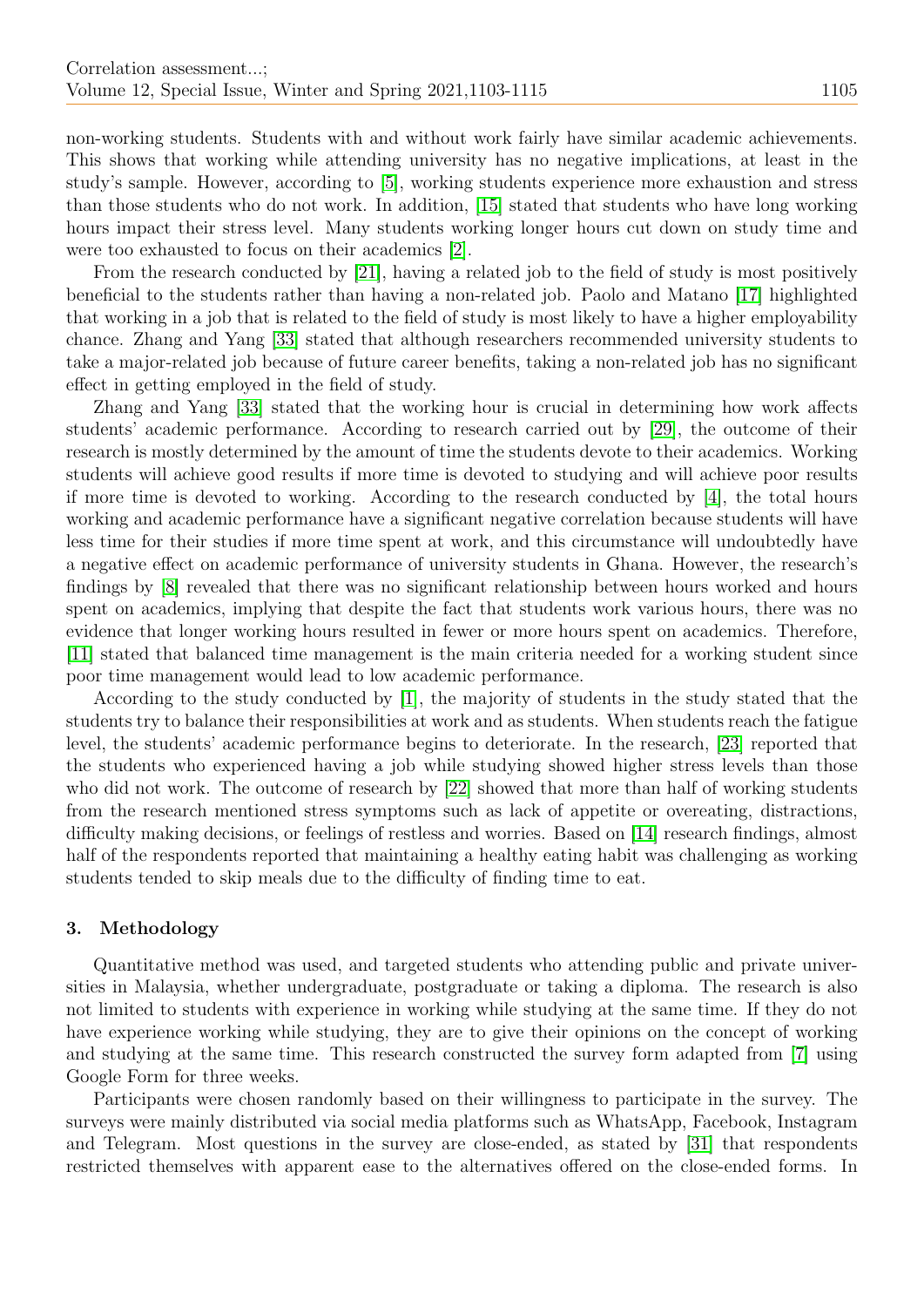contrast, on the open-ended question, they produced a much more diverse set of answers. Some of the answers to the open-ended questions were also inadequate.

## 4. Results and discussion

## 4.1. Section 1: Personal Information

Table [1](#page-3-0) shows the frequency distribution of data collection of 218 respondents' age. The youngest respondent was 18 years old, while the oldest was 32 years old. As shown below, the modal class for the respondents' age is (21 - 23), and the mode for the respondents' age is 22. By using the calculation formula and data from Table 1, the research found the mean is 21.61 years old, and the standard deviation of the respondents' age is 3.806. Below is the calculation of the mean and standard deviation of respondents' age. It seems the majority of the respondents are between 21 to 23 years old.

Table 1: The frequency distribution of the data collected from online surveys

<span id="page-3-0"></span>

| Class Limit $(Age)$ | Frequency, f <sup>+</sup> | Midpoint, $X_m$ | $\Lambda_m$                         | $\Lambda_m$    |                    |
|---------------------|---------------------------|-----------------|-------------------------------------|----------------|--------------------|
| $18 - 20$           | 45                        |                 | 361                                 | 855            | 16245              |
| $21 - 23$           | 162                       | 22              | 484                                 | 3564           | 78408              |
| $24 - 26$           |                           | 25              | 625                                 | 175            | 4375               |
| $27 - 29$           |                           | 28              | 784                                 | 56             | 1568               |
| $30 - 32$           |                           |                 | 961                                 | 62             | 1922               |
|                     | $n = 128$                 | $X_m = 125$     | $= 125$<br>$\rightarrow \mathbf{m}$ | $f.X_m = 4712$ | $f.X_m^2 = 102518$ |

Calculation of the mean,  $\bar{X}$ :

$$
\bar{X} = \frac{f.X_m}{n} \tag{1}
$$

Calculation of the standard deviation, s :

$$
s = \sqrt{\frac{n\sum X^2 - (\sum X)^2}{n(n-1)}}\tag{2}
$$

The percentage of female and male respondents, which is 71.6%, are female, and 28.4% are male. 97.2% of respondents are single, while both married and other status have the same percentage, which is  $1.4\%$ , contributing up to 3 respondents. The percentage of respondents' study whether at public university/ college or private university/ college in Malaysia, which is 88.1% respondents study at public university/ college contributing to 192 respondents. Another 11.9% respondents study at a private university/ college which contributes to 26 respondents. The actual result percentage of respondents' study at, which is 83.9% respondents study at public university/ college contributing to 183 respondents which is a difference of about nine respondents from the previous result. Another half, 16.1% of respondents study at private universities/colleges, contributed to 35 respondents, which is a slight difference of 9 respondents before analyzing the data collected. The majority of these respondents are currently studying in Universiti Malaysia Sabah, which made up 37.6% of all respondents. The second-highest percentage of respondents is from UiTM, made up of 15.1%, followed by MSU, which is 6.4%. The 183 respondents are currently studying at a public university/college, while another 35 are currently studying at a private university/college. Of 183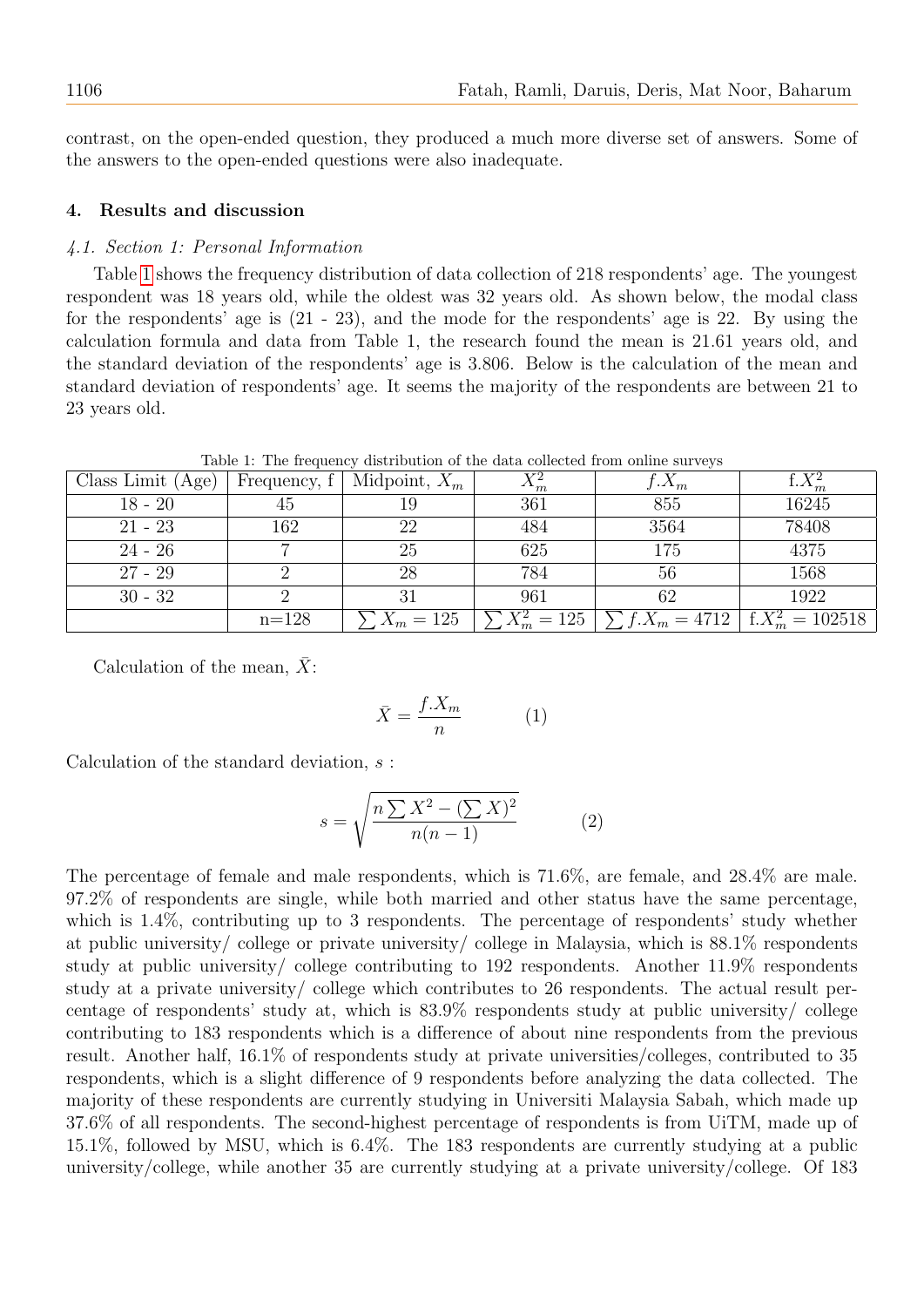respondents from public universities/colleges, 173 are university students, while another 10 are college students. Of 35 respondents from private universities/colleges, 31 are university students, while another four are college students. The majority of the respondents are second-year students with 56% contributing to 122 respondents, followed by first-year students with 28.4% contributing to 62 respondents, followed by fourth-year students with 6.4% contributing to 14 respondents, followed by the third-year students with 5.5% contributing to 12 respondents and the smallest percentage 3.7% contributing to 8 respondents for other. Among the respondents,  $64.7\%$  (n=141) are undergraduate students,  $27.5\%$  (n=60) are diploma students, about  $4.1\%$  (n=9) are postgraduates and another 3.7% (n=8) are currently studying at foundation level.

For the respondents' current CGPA, the research split the data collected into two partitions which are Group A (working while studying student) and Group B (non-working student/ fully student) to make a comparison between both groups for current CGPA results that represent Fail below 2.0; Pass between 2.00 - 3.49; Excellent above 3.49. Below is the formula that the research used to get the percentage of Group A and Group B, as shown in Table [2.](#page-4-0) Calculation for Group A:

$$
Percentage_A = \frac{n}{69} \div 218 \times 100 \tag{3}
$$

Calculation for Group B:

$$
Percentage_{B} = \frac{n}{149} \div 218 \times 100
$$
 (3)

Based on Table [2,](#page-4-0) the research found that two respondents from Group A and one respondent from Group B failed. Group B has less percentage of fail, which is only 0.0031%, than Group A, which is 0.0133%. For the pass CGPA, Group B had a higher of 0.0319% rather than Group A. It seems that Group B students have more time to learn and study compared to Group A students. The statement supports this research that the time spent in part-time employment reduces the available time for homework and co-curricular activities. It sometimes leads to dropout or lower academic performance [\[12\]](#page-11-16). However, the respondents from Group A had a higher 0.0217% than Group B. It seems that Group A students are also able to achieve a higher CGPA as well as Group B students even though they have less time of study compared to Group B students, but due to unbalance number between respondents in Group A and Group B, this result shown might be slightly towards negative result for the current excellent CGPA.

<span id="page-4-0"></span>

| <b>CGPA</b>       | Fail $\left[ < 2.00 \right]$ | $\vert$ Pass [2.00 - 3.49] | Excellent $\sim$ 3.49 |
|-------------------|------------------------------|----------------------------|-----------------------|
| Group A $[n=69]$  |                              | 29                         |                       |
|                   | $0.01\overline{33\%}$        | 0.1928\%                   | $0.2526\%$            |
| Group B $[n=149]$ |                              | 73                         |                       |
|                   | $0.0031\%$                   | 0.2247%                    | $0.2309\%$            |

Table 2: The comparison percentages of current CGPA from Group A and Group B

The percentage of fail in Group A students which is 81.1% higher than Group B students which is only 18.9%. The research found that Group A students have more potential to fail in exams than Group B students due to less time in study and stress working. The percentage of pass in Group B students is 53.8% higher than Group A students, only 46.2%. The research found that the more positive result is towards Group B students than Group A students due to the less commitment on Group B students than Group A students. The percentage of excellence in Group A students is 52.2% higher than Group B students, only 47.8%. The research found that the more positive result is towards Group A students compared to Group B students. This result may be slightly affected due to the unbalanced number of respondents between Group A and Group B students.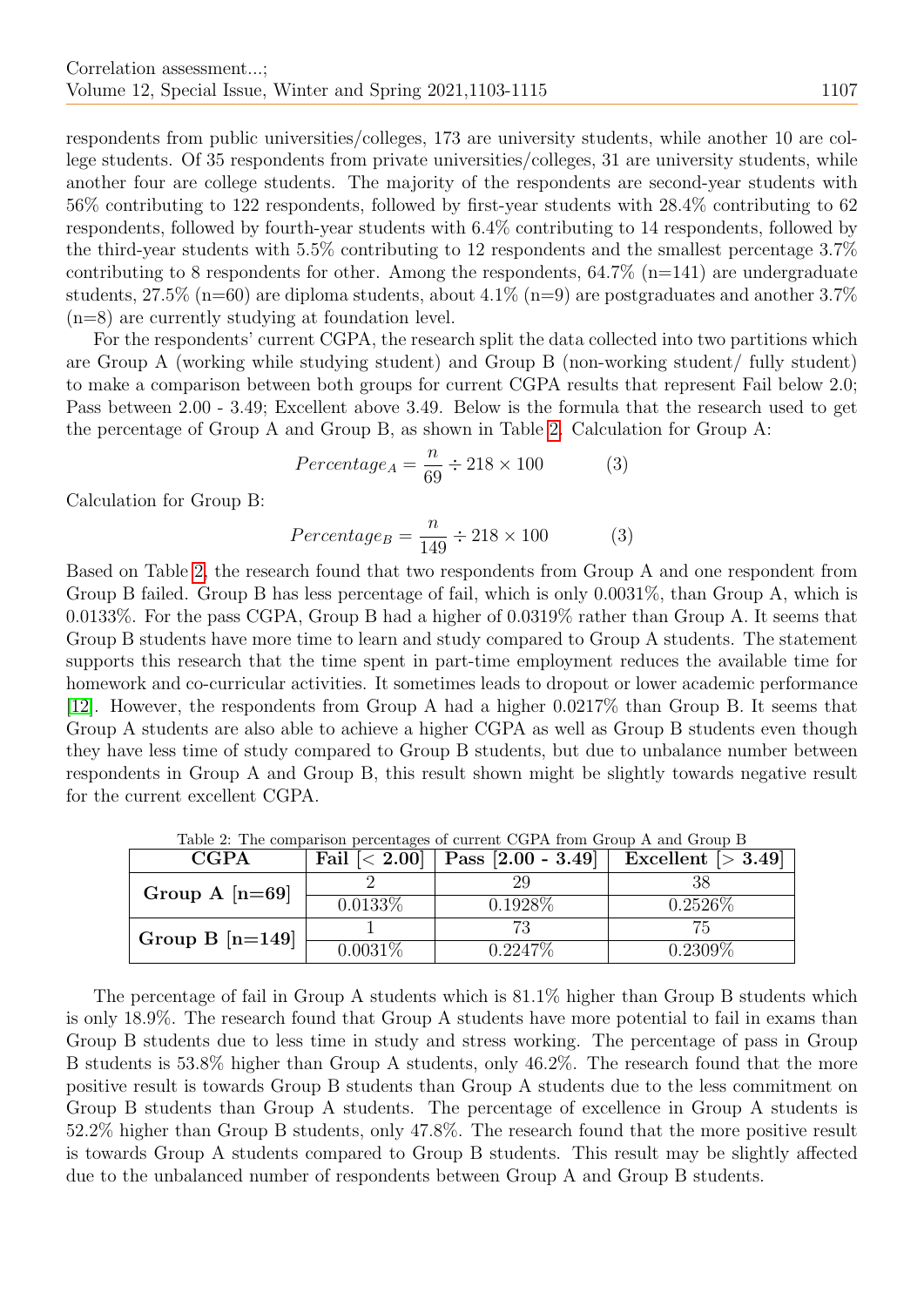## 4.2. Section 3: Working and Studying Simultaneously

In this section, only Group A (students who have experience working while studying at the same time) will answer the following set of questions. Several types of jobs that respondents do. 33.3%  $(n=23)$  work in the business field,  $30.0\%$   $(n=20)$  work in customer services,  $21.7\%$   $(n=15)$  work as freelancers and 7.2% (n=5) work in marketing. Private tutors or educators made up 4.3% (n=3), and the remaining made up  $4.5\%$  (n=3) for other job fields. Most of the respondents take part in doing business, customer services and freelancers. This positive result may be due to the fact that students prefer to work online, and free time allows them to balance their management time between study and work. The percentage of whether respondents' jobs are related to their major in universities or colleges. About 76.8% (n=53) of respondents answered 'No' while another  $23.2\%$  (n=16) answered 'Yes'. The research found that the more positive result is towards respondents' no job related to their major in university or college. This result may be due to respondents' financial problems, making them not be picky when applying for a job.

<span id="page-5-0"></span>In this section, only Group A (students who have experience working while studying at the same time) will answer the following set of questions. Table 3 shows several types of jobs that respondents do.

| Table 3: What kind of Job You Do  |                        |  |  |  |
|-----------------------------------|------------------------|--|--|--|
| Variable                          | Frequency (Percentage) |  |  |  |
| <b>Business</b>                   | $33.3\%$ (n=23)        |  |  |  |
| <b>Customer Services</b>          | $30.0\%$ (n=20)        |  |  |  |
| Freelancers                       | $21.7\%$ (n=15)        |  |  |  |
| Marketing                         | $7.2\%$ (n=5)          |  |  |  |
| Private tutor/ Part-Time Educator | $4.3\%$ (n=3)          |  |  |  |
| Rescuer                           | $1.5\%$ (n=1)          |  |  |  |
| Food and Beverages                | $1.5\%$ (n=1)          |  |  |  |
| Penetration Tester                | $1.5\%$ (n=1)          |  |  |  |

Based on Table [3,](#page-5-0) most of the respondents take part in doing business, customer services and freelancers. This positive result may be due to the fact that students prefer to work online and free time allows them to balance their management time between study and work.

For the percentage of whether respondents' jobs are related to their major in universities or colleges, about 76.8% (n=53) of respondents answered 'No' while another  $23.2\%$  (n=16) answered 'Yes'. The research found that the more positive result is towards respondents' no job related to their major in university or college. This result may be due to respondents' financial problems, making them not be picky when applying for a job.

Several reasons why respondents choose to study and work at the same time. The majority of respondents, which is around  $84.1\%$  (n=58), chose the reason for being financially independent, 62.3% (n=43) chose to experience as part of the reason, and another 50.7% (n=35) chose to improve skills. This shows that the top reasons for choosing work and study at the same time are financial reasons. This may be due to the fact that the university fees are too high compared to school fees, and many of them can not afford to pay the university fees if they do not work. It is crucial for them to search for money for continuing their study at the university level. Next, the research also found that students who work while studying at the same time want to gain more experience and improve their skills. The research found that students who work while studying simultaneously have a strong reason why they are doing both working and studying simultaneously.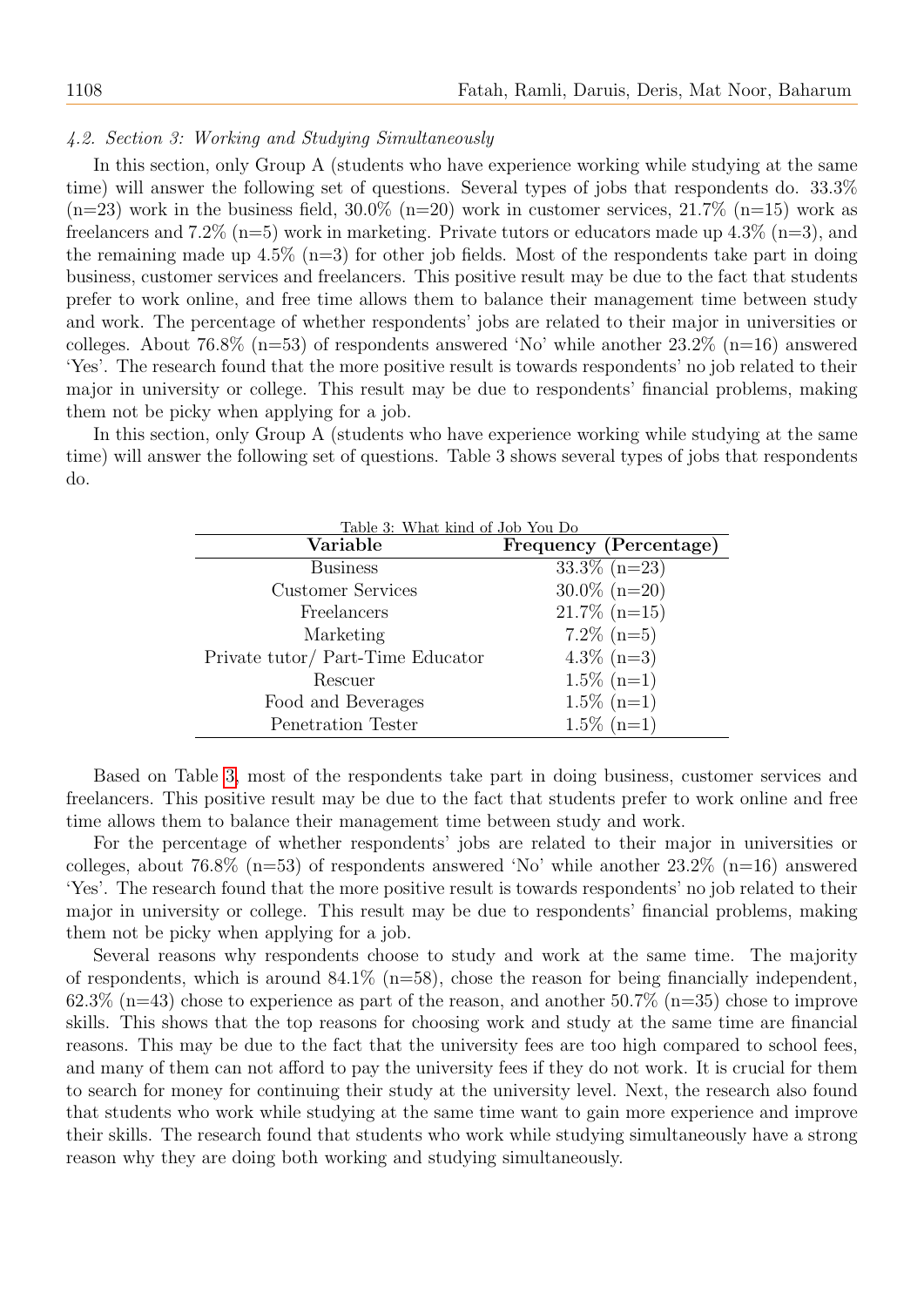Figure [1](#page-6-0) presents the percentages of who influence respondents to work while studying. Most of the respondents, which is around  $82.6\%$  (n=57) claimed that they did not get influenced by anyone rather than themselves. Another  $13\%$  (n=9) stated that they were influenced by friends and the remaining 4.3% (n=3) answered that they were influenced by their family.



<span id="page-6-0"></span>Figure 1: Influences to work while studying

Based on Figure [1,](#page-6-0) the more positive result for influence is by themselves. It seems that students are able to make their own decisions without being influenced by others.

Next, most of the respondents, around 85.5% (n=59), agreed that they are still motivated to carry on working and studying simultaneously. Another  $14.5\%$  (n=10) claimed that they are not motivated to carry on working and studying at the same time. The more positive results are towards students that are still motivated to carry on working while studying at the same time. Overall, it seems that students' motivation to carry on working while studying simultaneously is much higher than students who are not motivated to work while studying at the same time.

Next, the majority of the respondents,  $88.4\%$  (n=61), agreed that they work while studying to earn money, and 82.6% (n=57) agreed that learning new things is part of the benefits. 79.7%(n=55) respondents also stated that one of the benefits is to gain experience, while  $72.5\%$  ( $n=50$ ) respondents agreed it is for their soft skills. Another  $40.6\%$  (n=28) agreed that one of the benefits is they can be well-prepared. The remaining percentages are allocated to other benefits stated by the respondents. The research found that students gain more benefits when working while studying, and the most positive result is towards gaining money, learning new things and gaining experience. Working while studying also has many positive impacts on students and teaches students to be independent in earning money.

Table [4](#page-7-0) shows the percentage of the respondents' priority between working and studying. Most of the respondents, 46.4% (n=32) agreed that studying is the priority rather than working followed by 44.9% (n=31) agreed that both working and studying have the same priority in their life. Another 8.7% (n=6) claimed that working is their priority in their life.

Based on Table [4](#page-7-0) the research found that as a student, respondents' prioritize most at study compared to work and the research found that half of respondents' prioritize both. It seems students still do not neglect their study when they are working and studying at the same time.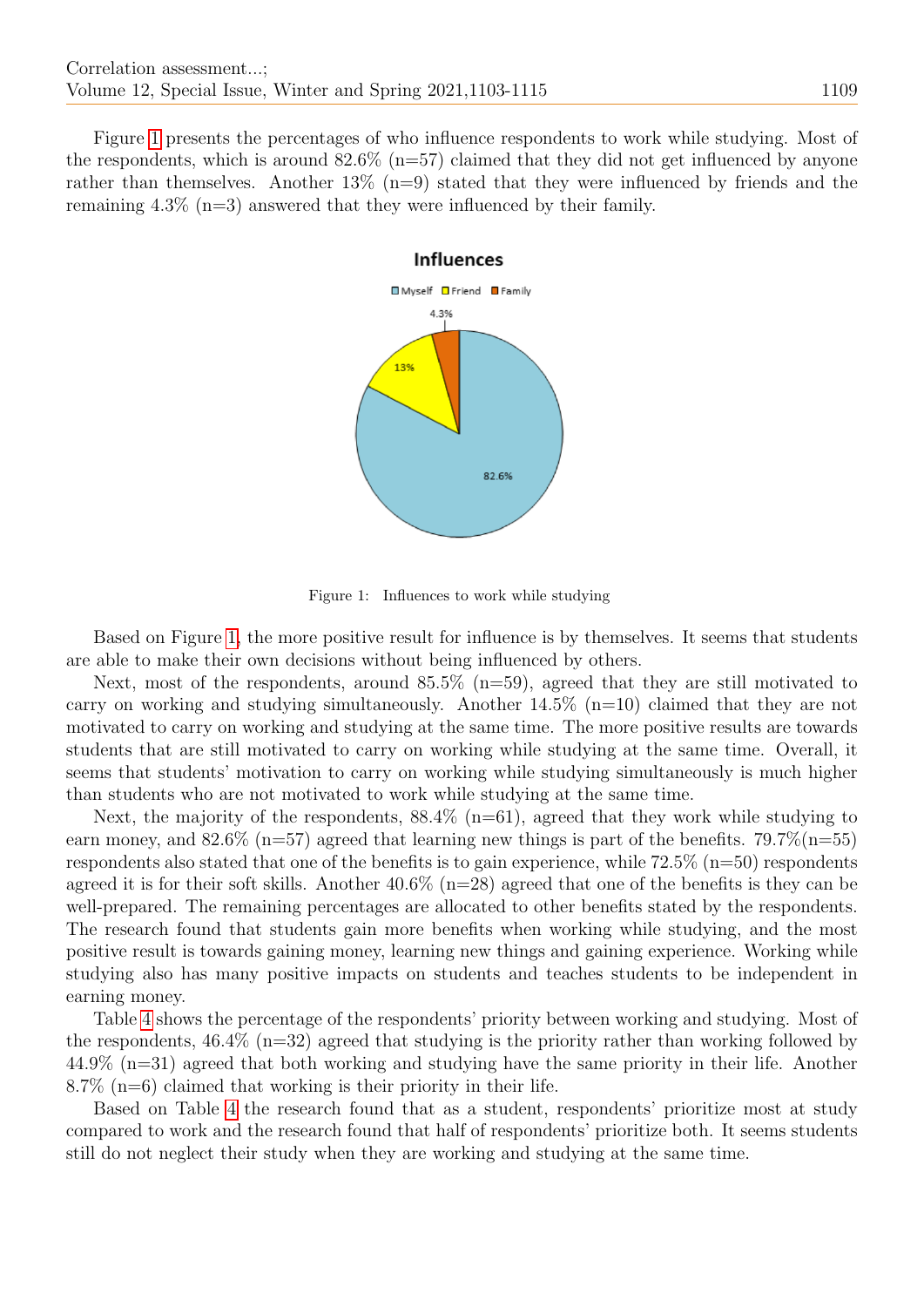|       | Lable 4. I Hommze between working and studying |
|-------|------------------------------------------------|
|       | Variable Frequency (Percentage)                |
| Study | $46.4\%$ (n=32)                                |
| Work  | $8.7\%$ (n=6)                                  |
| Both  | $44.9\%$ (n=31)                                |

Table 4: Prioritize between Working and studying

<span id="page-7-0"></span>The majority of the respondents answered 'Yes', which made up  $75.4\%$  (n=52), while the remaining  $24.6\%$  (n=17) answered 'No'. The research found that half a quarter of respondents have more positive results towards their current job, which can help in future careers due to the variety of skills and working experience that they gain from their current job. The majority of the respondents, which is around  $72.5\%$  (n=50), answered 'Yes' while the remaining  $27.5\%$  (n=19) answered 'No'. It seems that academic performance is better when students work while studying at the same time. This result may be contributed by students who are indeed excellent students who still can get academic performance better even if they are both working while studying simultaneously.

Majority of respondents, which is around 47.8% (n=33), work between 5 and 8 hours per day. 31.9% (n=22) stated that they work not more than 4 hours per day. About  $14.5\%$  (n=10) of respondents work more than 8 hours per day, and the remaining stated they were not sure since their time is quite flexible. It seems that most students rely on working less than 9 hours due to the responsibility and commitment as a student cannot be neglected.

Figure [3](#page-8-0) presents the obstacles that respondents have met while studying and working at the same time. The majority of the respondents, which made up about 79.7%  $(n=55)$ , claimed they felt exhausted, while around  $53.6\%$  (n=37) agreed that it caused them to feel stressed. Another 49.3% (n=34) agreed that it caused them a distraction and  $40.6\%$  (n=28) agreed that working while studying had caused them lateness to work or join classes.  $36.2\%$  ( $n=25$ ) respondents also agreed that they were not well-prepared. One respondent stated another obstacle which is they have to deal with their patients. Only one respondent stated that they were not sure of the obstacle they faced.



<span id="page-7-1"></span>Figure 2: Obstacles while studying and working at the same time

Based on Figure [2,](#page-7-1) the research found that there are too many obstacles that students face when they work and study at the same time. The most positive result is towards exhaustion, stress and distraction due to the spending hours in both work and study respectively giving a big impact whether in students' physical or mental.

The majority  $(59.4\%, n=41)$  agreed that they never missed any class activities while they were working. About 39.1% (n=27) respondents have missed their class discussions and another  $14.5\%$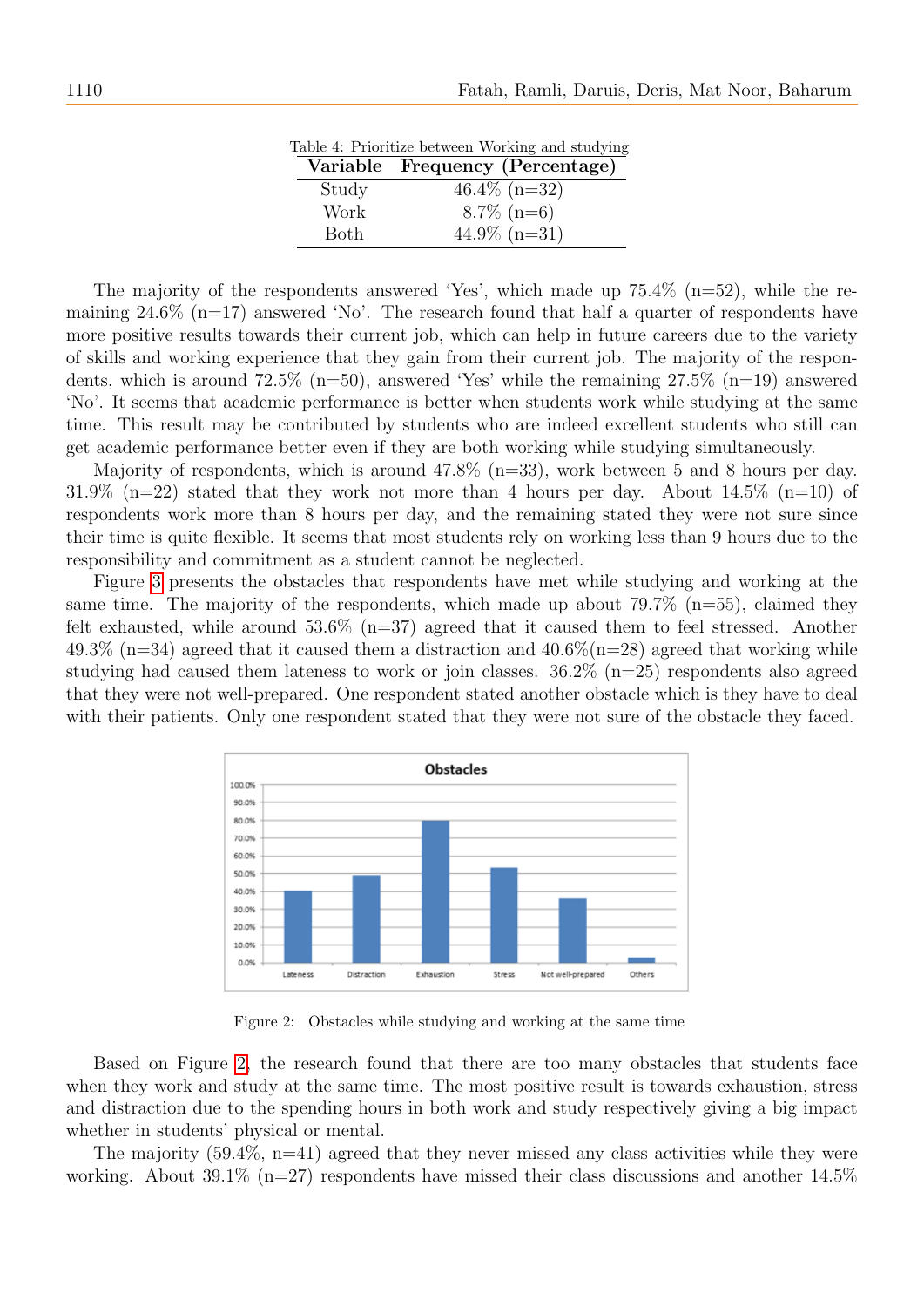$(n=10)$  agreed that working while studying has affected their attendance. The remaining  $13\%$   $(n=9)$ agreed that they had missed their group assignments. It seems students are still able to manage their time well when working while studying. However, the research found that working while studying really impacts students' persistence in the study, as there are still a number of students that miss important classes such as class discussion, attendance, and group assignment.

The majority of them, which made up  $60.9\%$  (n=42) of respondents, answered 'Yes' and the remaining  $39.1\%$  (n=27) answered 'No'. It seems most students feel so tired to the point that they want to quit whether in study or work. The research found that working while studying really impacts students' life. They cannot be persistent in the study and result in declining academic performance, resulting in stress, and they are at the lowest point. About 76.8% (n=53) responded 'Yes' and the remaining  $23.2\%$  (n=16) responded 'No'. It seems students' recommendation for their college to work while studying is due to the preparation of future life and to bring their college face to the real world outside of study.

Figure 3 shows the respondents who answered 'Yes' need to state their reasons for recommendation to work while studying. Below is the variety of reasons that support respondents' recommendation to their college.



<span id="page-8-0"></span>Figure 3: Reasons of recommendation to work while studying

Based on Figure [3,](#page-8-0) it seems the variety of reasons from students why they recommend their college to join and be like them. The research found all the reasons that students claim are based on teaching their college to be more independent and for a brighter future after graduation.

#### 4.3. Section 3: Personal Opinion

In this section, all 218 respondents (both Group A and B) will be answering students' perceptions on the impacts of working while studying at the same time on academic performance and persistence. As shown in Table [5,](#page-9-0) below is all the data collection of personal opinion questions consisting of five questions that related to this study.

Based on Table [5,](#page-9-0) the research found that students who are employed part-time perform as well academically as those who are not employed, resulting in a balanced mean score which lies at 3.46. This explains that all students are able to achieve well in academic performance even though the students are employed part-time. This opinion is supported by the percentage of excellent students in the current CGPA.

The research also found a strong relationship between the number of hours worked and academic performance, which lies at 4.01 mean score of agreed. This opinion is supported by a large number of respondents who do not dare to take the risk of relying on work more than 9 hours per day when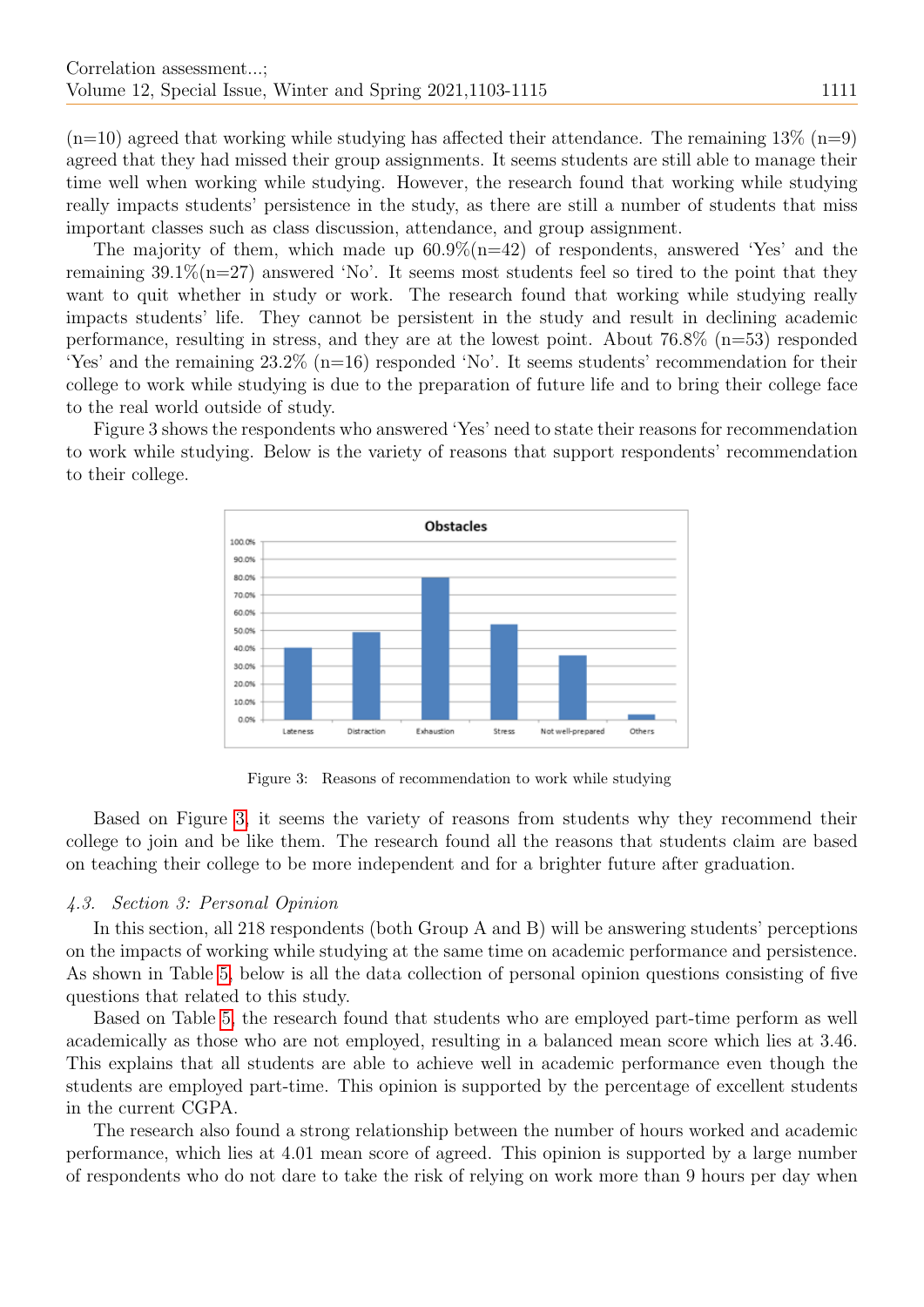<span id="page-9-0"></span>

| No. | Question                                                    | Mean Scores [9, 17, 20, 6, 18] |
|-----|-------------------------------------------------------------|--------------------------------|
|     | Do you think that students who are employed part-time per-  | 3.46                           |
|     | form as well academically as those who are not employed?    |                                |
| 2   | Is there a relationship between number of hours worked and  | 4.01                           |
|     | academic performance?                                       |                                |
| 3   | Does working part-time give an impact on student persis-    | 3.92                           |
|     | tence?                                                      |                                |
| 4   | Does location of work (on-campus versus off-campus) make    | 3.94                           |
|     | a difference in academic performance or persistence?        |                                |
| 5   | Does working in a career-related field make a difference in | 3.91                           |
|     | academic performance or persistence?                        |                                |

Table 5: Mean Scores Of Each Question in Personal Opinion section

working while studying. Based on this result, the research concludes that students who are employed part-time are able to achieve well in academic performance due to the number of hours worked that they spend on.

Next, the research found that working part-time gives an impact on student persistence, resulting in more positive results, which lies at a 3.92 mean score of agreed. This opinion is supported by the evidence in data collected in this study where working while studying has an impact on students' class activities such as attendance, assignments, and lecture. Moreover, there is a higher percentage of students who work while studying at the same time feel they want to quit doing both works and study at the same time due to the drop in persistence and academic performance. This evidence is enough to claim that working while studying impacts persistence in students.

From the fourth question, the research found that the mean score for work location (on-campus versus off-campus) makes a difference in academic performance or persistence considered agree, which lies at 3.94. Logically, when the work location is on-campus, students no need to worry about the class activities, such as lecture class. They still can manage to attend all the lecture classes without any excuses compared to students who work off-campus. This explains why the work location may affect their academic performance and also their persistence.

From the final question, the research found the career-related field makes a difference in academic performance or persistence is more positive towards agreement on this statement which lies at 3.91. This explains that when students work on a related career with their major study, it will enhance their understanding and skills on their study based on their work experiences. They will have the chance to excel and perform well, whether in academic performance or persistence.

#### 5. Findings and discussion

Throughout the analysis, the majority of students agreed that the utmost reason for why they work while studying was to be financially independent. This is quite similar to the findings that have been done in Milano, Italy; the main reason to work during higher education was the wish to have personal financial resources [\[28\]](#page-12-13). This would eventually lead to the conclusive benefits that they gained from working while studying, earning money, and learning new things. Furthermore, these findings show that exhaustion is the major obstacle students encounter while working while studying, followed by stress. This is also supported by the previous findings by [\[13\]](#page-11-17), which stated that besides deadlines, limited finances, family issues and time, other additional responsibilities also stress college students out.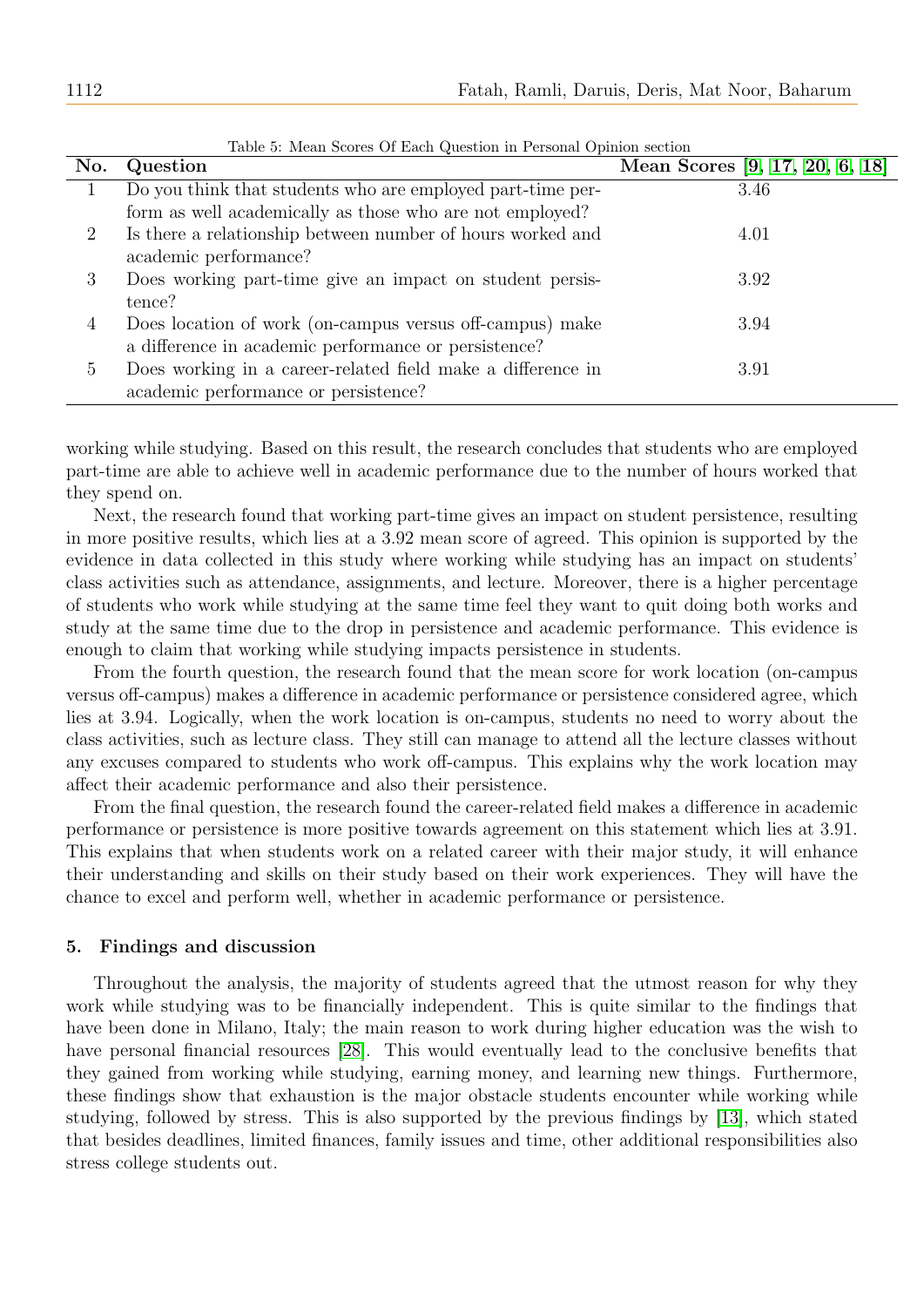In terms of students' academic performance,  $72.5\%$  ( $n=50$ ) students who have experience working while studying claimed that their academic performance is better when they work and study simultaneously. Their claims can be justified by the comparison data between students who have experience working while studying and students who never work that was calculated to have a slightly higher percentage of getting excellent CGPA despite having to work while studying. However, there are still some inconsistencies between each result when compared to the number of students who fail, pass and excel in their studies. 81.1% of students who have failing CGPAs were actually among those who work while studying. Furthermore, a contradicting percentage of students who passed their CGPAs can be concluded that the full-time students have a slightly higher percentage of passing their studies, which is about 53.8%, than those who work while studying. These ironic findings may have been affected due to the fewer participants who actually have experience working while studying participated in this survey, which will be discussed further in the limitations section. Overall, it is safe to say that full-time students who do not work while studying have a slightly better academic performance, which is similar to the previous research; significant differences can be seen in the sense that students who only study have the greatest advantage regarding good marks, while students who also work full-time in a related job have the greatest disadvantage [\[21\]](#page-12-9).

In terms of the impacts on students' persistence, the type of job plays a significant role in driving students' persistence in studying. 33.3% of participants who have experience in working while studying had business as their jobs. As assumed that most of these businesses were run online and at students' flexible time, students might get distracted since they spend longer time on social media or e-commerce platforms to manage their businesses while studying. According to [33], students who are employed and have family responsibilities have greater attrition and less commitment to study independently. They made little use of available support even when they needed it. Students' persistence to keep on studying is affected by this cause and hence may also result in inconsistent academic performance every semester. However, students' academic performance persistence could not be evaluated solely based on this survey since no specific question was asked that would record students' GPA of every semester to prove that their academic performance persists every semester.

## 6. Conclusion

The findings of this study represent the voices of the Malaysian students who have experiences of studying and working simultaneously and those who do not. This study found that the main reasons for working while studying are financial assistance, self-development, and the desire to gain realworld work experience for their future. The correlation assessment between working and academic performance shows a positive impact that most of the respondents strongly agreed that working part-time would have an impact on student persistence. This is because they need to balance their time wisely, either working or studying, which may affect their performances and persistence of work and CGPA results. The main obstacles that the students have faced when they work and study simultaneously, the majority of the students claim that they feel exhausted because doing two things at the same time. This may cause them to feel stress and may lead to low performance. Overall, this study suggests that the students be able to design appropriate techniques for living a better life while working and studying at the same time.

Based on the statistical analysis, most respondents recommended working while studying, but working outside of campus exposes the students to the outside world more and helps deal with some culture shock issues. In these terms, the University department should develop one program that will encourage these students to handle their new environment. Universities need to manage to give their students advice and opinions when they come to the outside world and be mentally and physically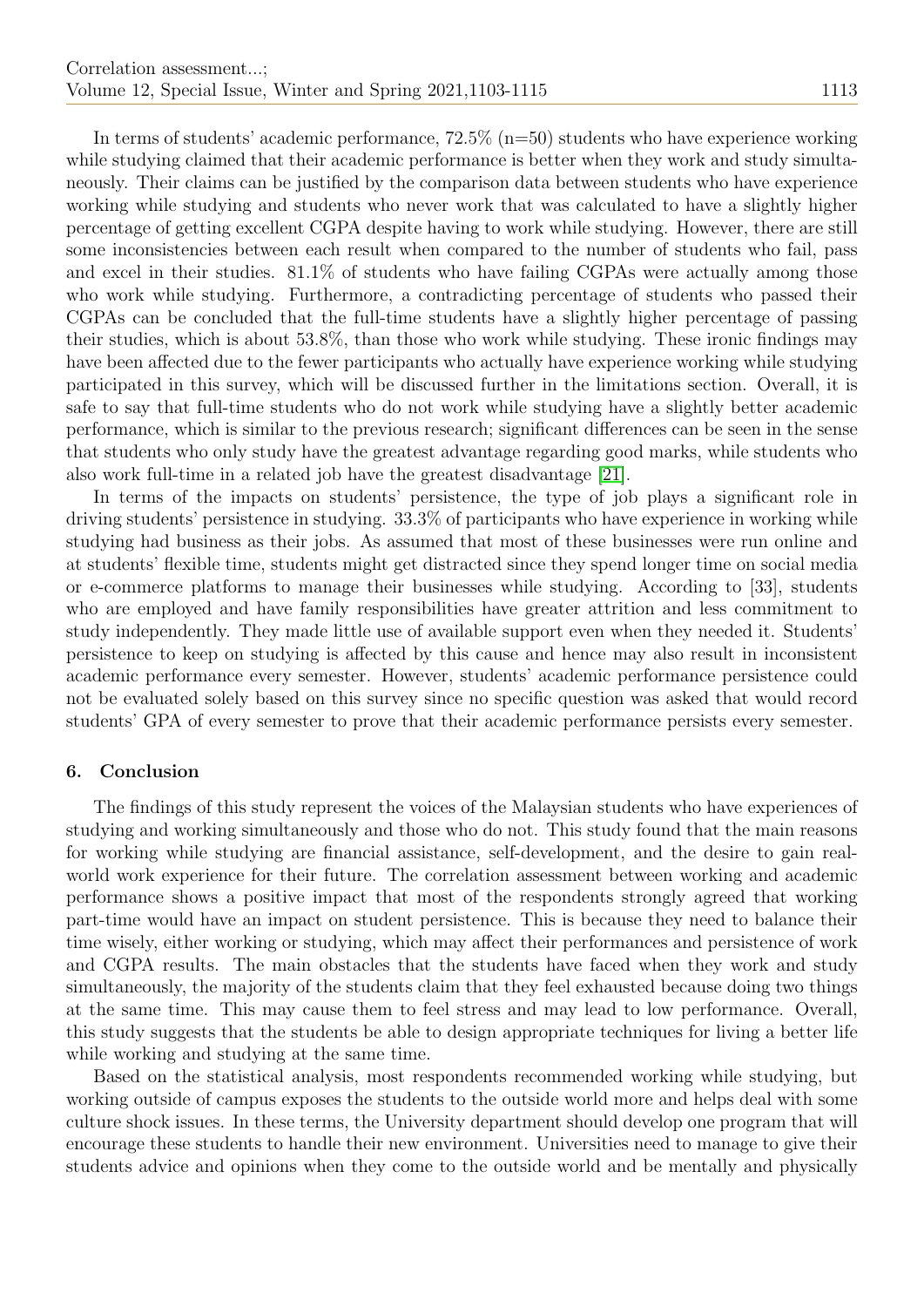prepared. Indirectly, the student will have more financial support during their university lives, either for themselves or family members. Several studies also suggest structures to minimise the impact of working while studying, such as making timetable choices, getting advice and tutorials and exploring a more flexible educational experience. Future works may looks into this proposed solution in the university and management perspective.

#### Acknowledgement

Researcher thanks to a group of students who involve directly in data collection and analysis: Crystal Marveena Maritin, Eliezer Maingkin, Nur Dinie Balqis Abdul Yazid, Nurul Husna Hanis Kharullnizam, Nur Najwa Khairina Mohd Khairi, and Ferez Fernandez Sem.

#### References

- <span id="page-11-6"></span>[1] A. Afzal Humayon, S. Raza, A. Fatima, J. Batool, and M. Haque, Factors affecting Part-time students performance in Pakistan, European Online Journal of Natural and Social Sciences: Proceedings, 7 (1s) (2018) 69.
- <span id="page-11-10"></span>[2] E. Ali, Impact of part time work on the academic performance of international students, Journal of International Business, Economics and Entrepreneurship, 2 (1)(2017)17-22.
- [3] O. T. S. Au, K. Li, and T. M. Wong, Student persistence in open and distance learning: success factors and challenges, Asian Association of Open Universities Journal, 2019.
- <span id="page-11-11"></span>[4] A. B. S. V. Bedua, C. V. P. Bengan, E. P. Ea, D. J. G. Goleng, R. G. D. Posanso, C. T. Pueblo, and H. P. Abusama, Social Media on the Students' Academic Performance, Indonesian Journal of Educational Research and Technology, 1 (2) (2021) 41-44.a
- <span id="page-11-8"></span>[5] S. Bohlinger, *Enviromental project analysis: Cambodia. Technische Universität Dresden*, Abgerufen am, 1 (10) 2019.
- <span id="page-11-15"></span><span id="page-11-2"></span>[6] C. S. Carver, M. F. Scheier, and S. C. Segerstrom, Optimism, Clinical psychology review, 30 (7) (2010) 879-889. [7] P. A. Creed, J. French, and M. Hood, Working while studying at university: The relationship between work
- benefits and demands and engagement and well-being," Journal of Vocational Behavior, 86 (2015) 48-57.
- <span id="page-11-12"></span>[8] C. Daniels, Impact of Employment on Undergraduate Academic Achievement, 2016. Retrieved from https :  $// the keep.eiu.edu/cgi/viewcontent.cgi? referer =$  $3460\&context = theses.$
- <span id="page-11-0"></span>[9] S. Dhawan, Online Learning: A Panacea in the Time of COVID-19 Crisis, Journal of Educational Technology Systems, 49 (1)(2020) 5–22.
- <span id="page-11-4"></span>[10] F. Guo, The Incidence and Influencing Factors of College Student Term-Time Working in China, Current Issues in Comparative Education, 19 (2)(2017) 140-165.
- <span id="page-11-13"></span>[11] N. I. B. Hasnun, and N. B. A. Mustaffa, The Key Success Criteria for University Students Who Are Studying While Working, 2020.
- <span id="page-11-16"></span>[12] C. M. Kalenkoski, and S. W. Pabilonia, Parental transfers, student achievement, and the labor supply of college students, Journal of Population Economics, 23 (2)(2010) 469-496.
- <span id="page-11-17"></span>[13] A. Maharani, S. Intan, S. A. Mahlani, and C. W. Berlian, Flexible Working Arrangement, Stress, Worklife Balance And Motivation: Evidence From Postgraduate Students As Worker, Jurnal Organisasi dan Manajemen, 16 (2) (2020) 196-213.
- <span id="page-11-14"></span>[14] K. B. Mathuews, The working time-poor: Time poverty implications for working students' involvement, Doctoral dissertation, Ohio University, 2018.
- <span id="page-11-9"></span>[15] S. Muluk, Part-time job and students' academic achievement, Jurnal Ilmiah Peuradeun, 5 (3) (2017) 361-372.
- <span id="page-11-5"></span>[16] N. R. Nurwulan, and G. Selamaj, Working University Students in Riau Archipelago: Dual Role and Depression, Jurnal Educative: Journal of Educational Studies, 5 (2)(2020) 123-135.
- <span id="page-11-1"></span>[17] A. Paolo, and A. Matano, The impact of working while studying on the academic and labour market performance of graduates: The joint role of work intensity and job-field match, 2016.
- <span id="page-11-3"></span>[18] J. D. Pregoner, N. Accion, D. Buraquit, and A. Amoguis, The Experiences of working while studying: A phenomenological study of senior high school students, 2020.
- <span id="page-11-7"></span>[19] M. Rijavec, T. Ljubin Golub, L. Jurčec, and D. Olčar, Working part-time during studies: The role of flow in students' well-being and academic achievement, Croatian Journal of Education: Hrvatski časopis za odgoj i obrazovanje, 19 (3)(2017) 157-175.